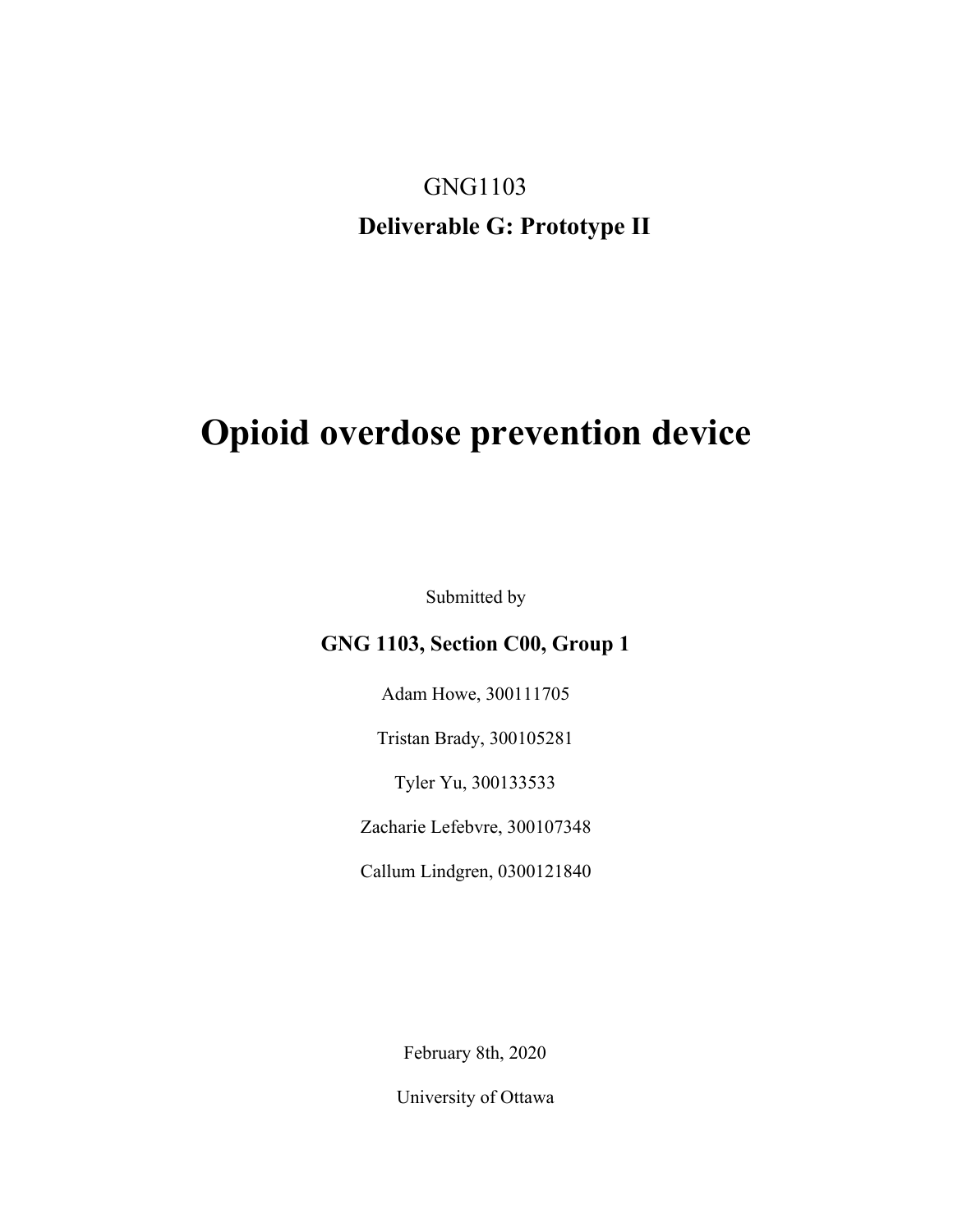# **Introduction**

In this deliverable we will be developing the second prototype based on our feedback received during our pitch to the client about prototype one.

After receiving feedback on prototype 1, our second prototype will be a refined version of the first prototype with a couple added features. The dimensions as well as the material of our compartment for the electrical components will be revisited, to fulfill our clients needs. We will also revise the location of the box itself within the device to guarantee user comfort and discreteness. A compartment for a naloxone nasal spray bottle will also be added to the device. Aside from those physical features, the main addition for prototype 2 will be the coding for all the bluetooth related arduino components.

As this is one of the final prototypes for this project, it will be important for our team to receive even more feedback, in order to optimize our design leading into design day.

# **Client Feedback**

We recently had the chance to pitch our ideas to our client in the form of an in class presentation. We got a lot of positive feedback about our pitch and our first prototype, as well as recommendations and ideas to improve our design.

The client thought our problem statement was very clear and well written that express her needs well. The client clearly understood the goal of the first prototype as well as understood what we were going for as our first design. Their main comments about the design were the possibility of the device being a little too bulky as well as making sure the device could accurately read the user's blood oxidation level. A secondary comment we got from the presentation was that the client was worried the external casing for all the electrical components wouldn't be waterproof and therefore would affect the durability of the product. Going forward in the next prototype, one of the main goals will be to make a waterproof casing made out of acrylic sheet instead of mdf, therefore making it more water resistant. As for the device being too bulky the team is undergoing research on optimizing the dimensions of the electrical casing to ensure that all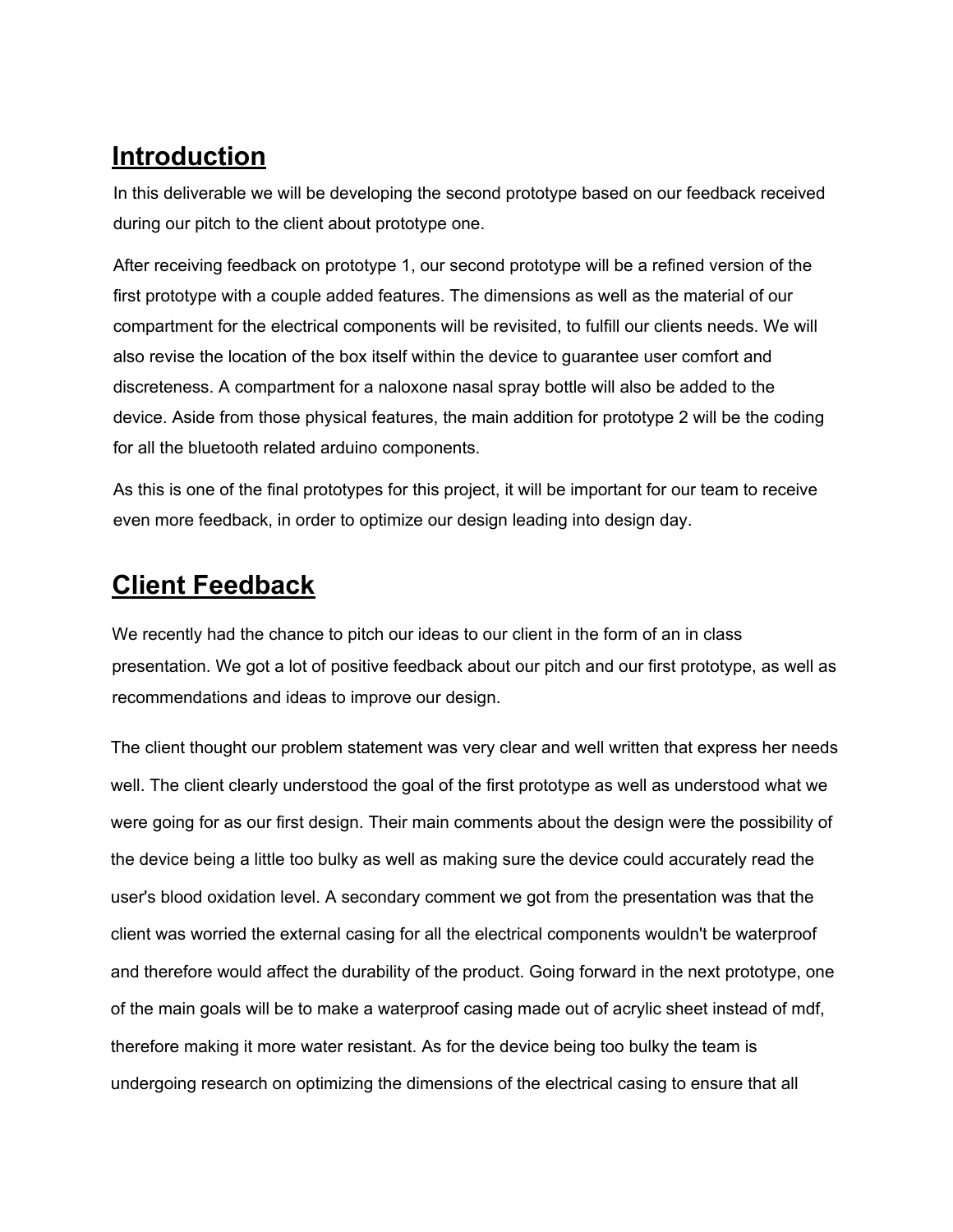parts will properly fit while also allowing for extra space to fit the naloxone nasal spray. The dimensions will also keep the device as small as possible. Ideally, the client would like us to reduce dimensions, make the casing waterproof, allow space for naloxone nasal spray as well as display accurate and timely readings of the users BOL on their given smartphone.

Finally, it is important to the client that we complete our project on time for design day. For that reason, they recommended we go for ideas that will maximize client needs and allow for a fully functional product that works and will serve as a life saving device in the case of extreme need. But the main goal is to have a working product by Design Day.

### **Discussion**

Our original plan was that the device will contact emergency services after detecting an overdose. However, it was brought to our attention that it is illegal to remotely call emergency services, this caused us to rethink our plan entirely. Now, we are currently sitting with 2 possible solutions. One, instead of the device calling emergency services, have the device call the users preset emergency contact. Two, have the device or the users phone start playing a pre recorded message with the hopes of someone being in the vicinity.

Now comes the difficulty of having to choose between the two possible solutions. In order to help make this decision, a list of pros and cons for each solution be made. For the first solution possible pros will be that the person contacted will know the users location, as well that the person will be more adapt and understanding of the situation compared to a stranger, however the possible cons are the reliability of the person answering or receiving the message in time. For the second solution, possible pros are that if the user is in public that it is safe to say that it is a guarantee of someone either calling ems or administering naloxone. Meanwhile, possible cons are that if the user is alone the device becomes obsolete. We have a team meeting schedule for the near future where we will be further discussing the pros and cons of each solution and finally choosing one for our final design.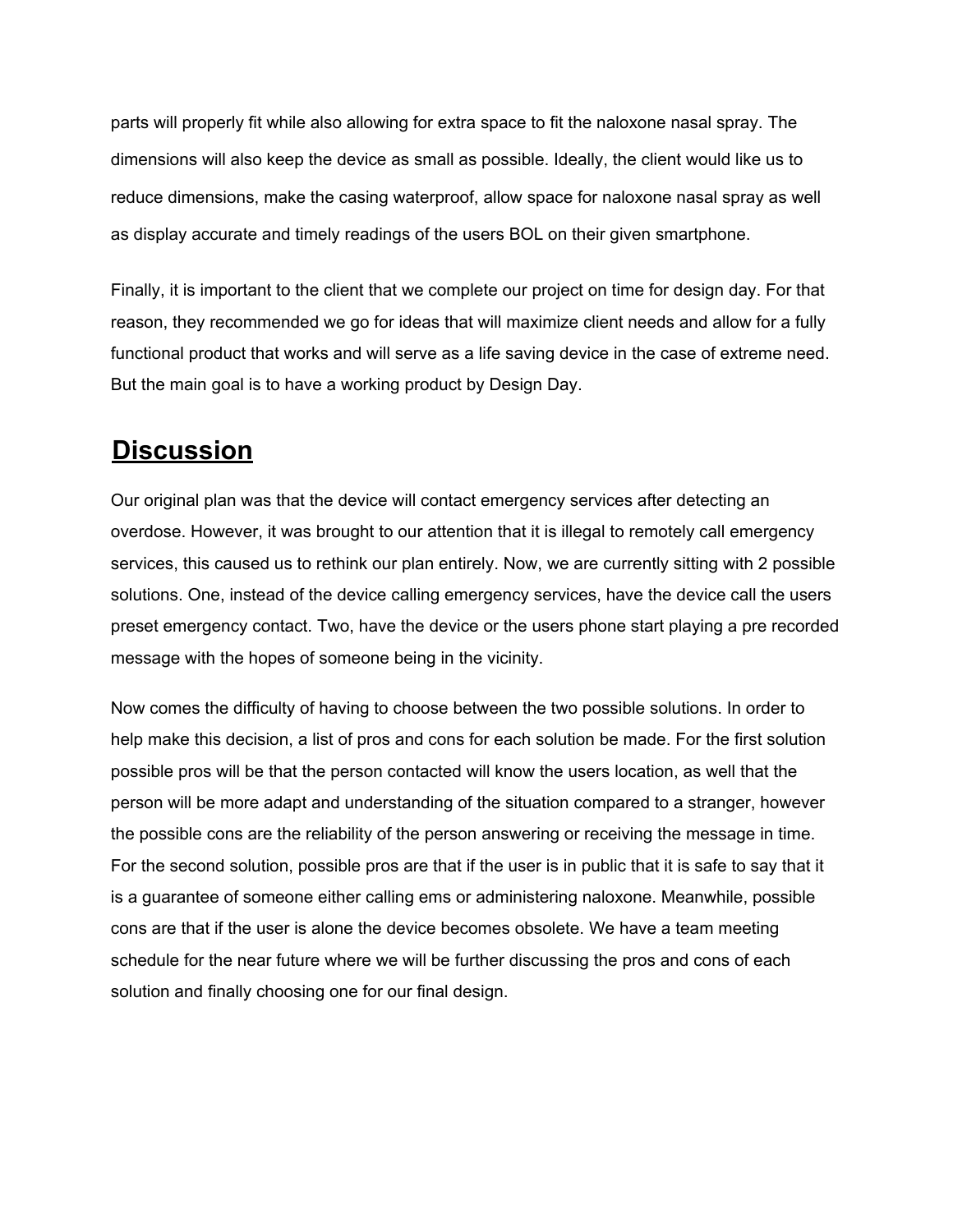# **Goal of prototype 2**

The primary goal for prototype 2 is to refine and add features based on the feedback received from prototype 1. Having a second prototype will allow us to undergo even more testing and receive even more feedback, to further our design leading into design day.

The secondary goal for prototype 2 is to begin the coding process for the arduino pieces. Our current objective for the coding process will be to gain an understanding of the arduino coding language, as well as to create a functioning code which will be able to optimize in the future, as we gain more experience coding.

### **Prototype 2:**

**Description:** Prototype 2 will greatly be based on our current design for prototype 1 with refinements and added features. The main goal of this prototype will be to implement the bluetooth connection between the arduino nano and the mobile application. The secondary goal of prototype 2 will be to refine all physical design aspects of prototype 1 discussed with the client. The idea of doing this in the second prototype will be that with all physical aspects out of the way, this will allow the team to highly concentrate on the more technical parts of the project like the coding for the arduino parts as well as testing and final refinement towards the end of the design.

**Materials:** Prototype 2 will capitalize on the clients comments and recommendations and make changes to the materials and build accordingly.

-Acrylic sheet to be laser cut for electrical components casing -4 rechargeable AA batteries with charger -Compression sock -Naloxone nasal spray -Arduino nano -Bluetooth module -Jumper wires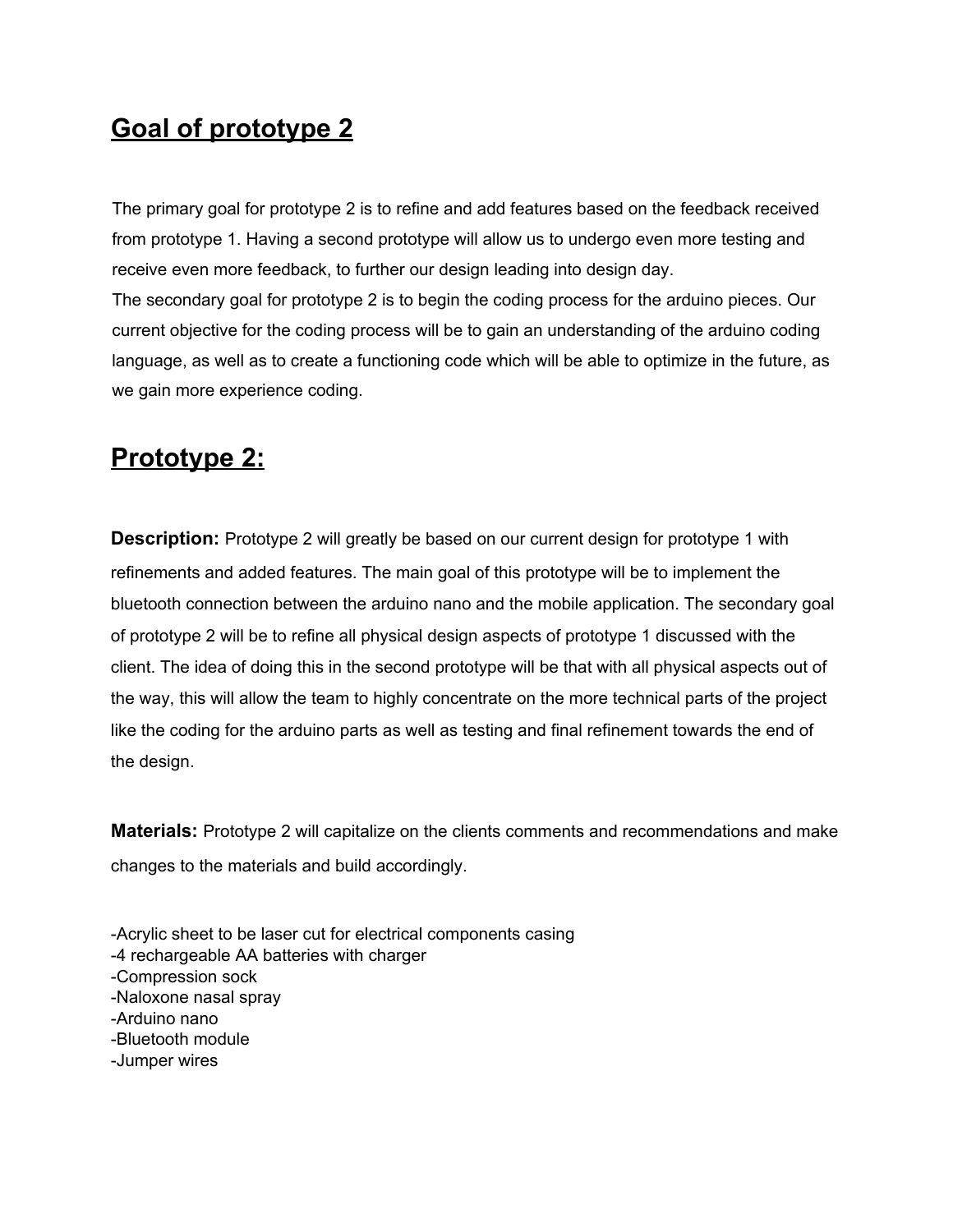

#### **Client feedback solutions:**

Reduce dimensions: The goal for prototype 2 is to make the casing much smaller in thickness and in width. After evaluating the leftover space on the prototype 1 with all parts inside the casing, it was decided by the team to reduce the height of the box by at least 6mm or more. As for the width, further analysis will need to be done on space and dimensions but the goal is to minimize the size of the physical box while maximizing space for parts.

Making the casing waterproof: The goal for prototype 2 is make the electrical casing waterproof. The issue was brought up by the client because of the location of the device. Since our target audience are middle aged men in the construction industry who regularly are on the work site the need for a waterproof casing very is important to note. This will be done using Acrylic laser cut sheets obtained from the maker store. The reason for the selection of this material is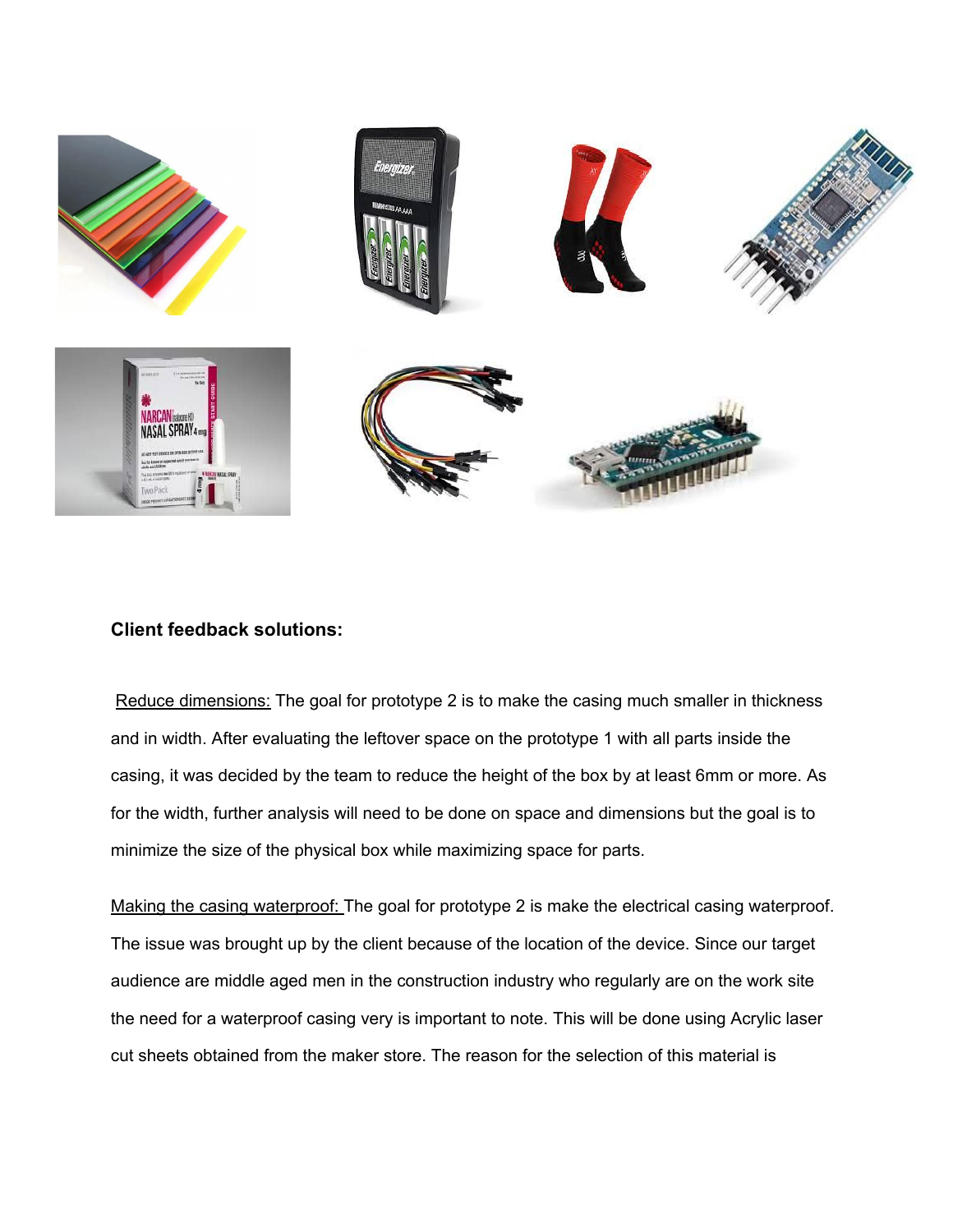because acrylic sheets are much more waterproof than mdf and much more resistant to impacts which makes the switch of materials a no brainer.

Space for naloxone nasal spray: The goal for prototype 2 was to allow for the space of a Nasal nasal spray. This decision was made by evaluating the pros and cons of having a nasal spray instead of the device calling EMS. The space made for the nasal spray will come from the downsizing of the overall dimensions of the electrical housing.

Display BOL on their given smartphone: The main goal for prototype 2 is to successfully complete a working mobile applications with included features such as displaying sensor read values, playing the pre recorded emergency message for anyone standing in the nearby surroundings as well as received timely sensor value updates every minute or so while being very user friendly and easy to use.

### **Prototype 2 test plan:**

The main design characteristics that need to be tested in prototype 2 are the dimensions and the water resistance of the components box. We will also be evaluating how much extra space we have in order to be able to carry a nasal naloxone spray inside the box. Reducing the room that the hardware occupants could provide enough room to meet this improvement idea. Lastly, prototype 2 will test the mobile application that will interact with the user. We will be testing the bare functionality of the app, as well as user interface and practicality in terms of consistency and reliability. We also implement further comfort and aesthetic additions to meet the critical requirements of discreteness and physical comfort.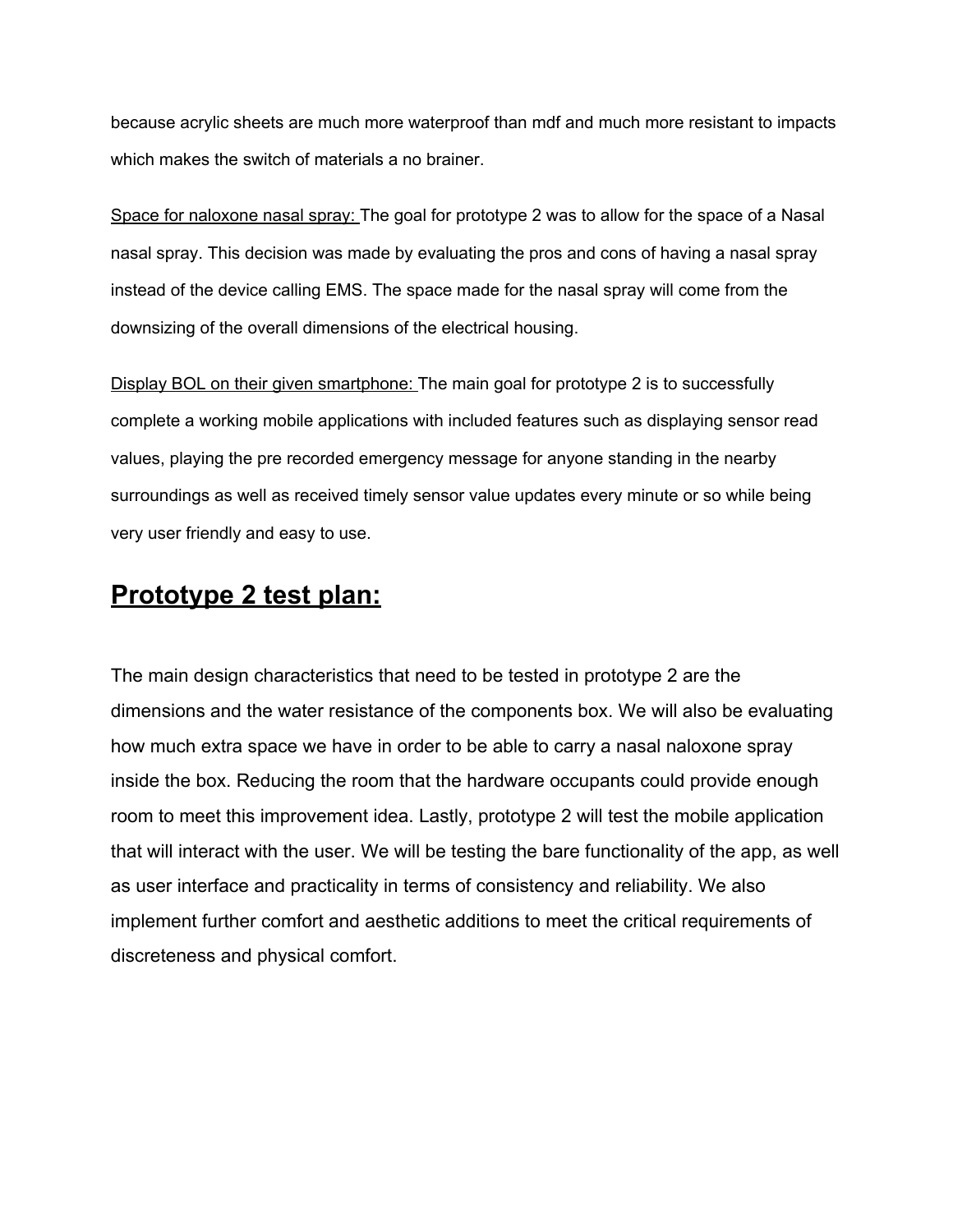The procedure:

#### Step 1: Acrylic box and Application design

This first step will include designing the new components box on solidworks as well as designing the mobile application that will interact with our hardware and the user. The box will be laser-cut in the makerspace with the newly specified dimensions. This part should take a minimal amount of time since we already have a foundation, that being the initial wood box design that we can work off of. The major part of this step will be creating the mobile application. This specific step is crucial in order to test if our device is actually capable of sending an alert in the case of an emergency. We have many different resources and programs to help design our app, as well as fine tune it to be as user-friendly as possible.

Step 2: Physical improvement Implementation

We will explore different styles and types of hardware that our device operates on, with the goal of finding even more compact components that will provide the same output and reliability as the ones we are currently using. Furthermore, this step will also include improving the straps and reducing the "bulkiness" of our device to make it more comfortable and stable after extended use. This step will also include the change of material for our box in order to make it waterproof. Not only will we be using waterproof acrylic, but we will also line the inside with waterproof plastic to protect the components from moisture build up and gradual water accumulation through the imperfections of our box design.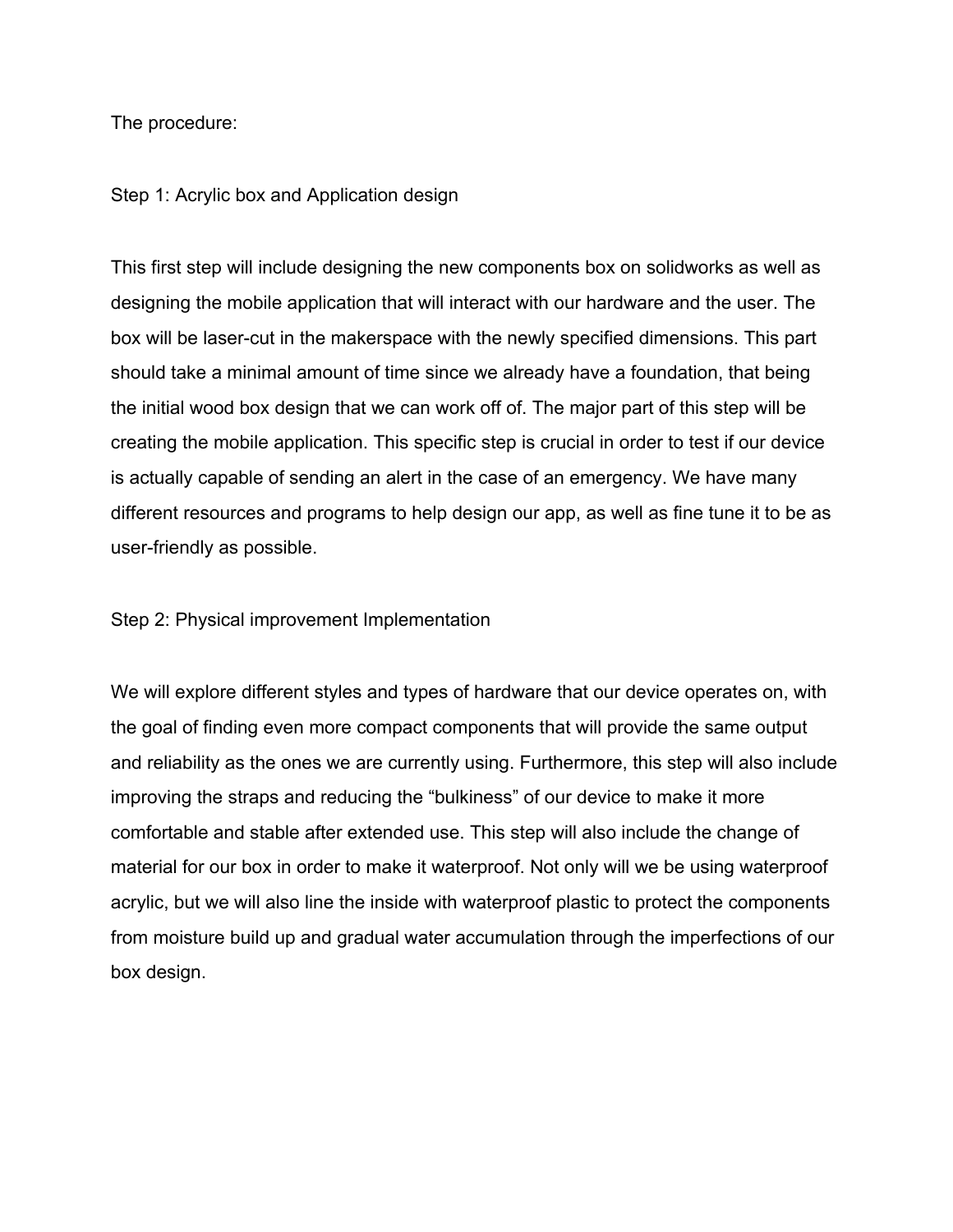#### Step 3: Comfort and functionality testing

This step includes physical testing of the new design, as well as technical evaluation of the application we have designed. For the physical part of the testing phase, we will wear the device with the new straps and material (new weight and bulkiness) for a prolonged amount of time to know how comfortable it is. We will also test the water resistance by removing the hardware and submerging it underwater for a short amount of time. It is our hypothesis that there will be water that enters the box, but our goal is to minimize the amount that does get through. Splashing it with water and other substances will also be a part of our physical testing phase.

The last thing we will test for this prototype is the alert system we have created from the mobile application design. We will connect our device to one of our mobile phones and personally test the alert and sound system to measure time delay and overall function of our software. The goal is to receive the notification, if not, we will have more information to allow us to find the problem and perfect our design.

#### Step 4: Stopping Criteria

Our prototype 2 is based off of improvements implemented from the feedback received in the client meeting. The objective of this prototype is to test the core functionality of our application and perfect the physical comfort and look of our device. If our established criteria is met, we will know that this prototype has met expectations. If not, we will know that further brainstorming, planning and testing is needed to meet our criteria, being that the device is:

- Waterproof (water resistant)
- Comfortable for constant, extended use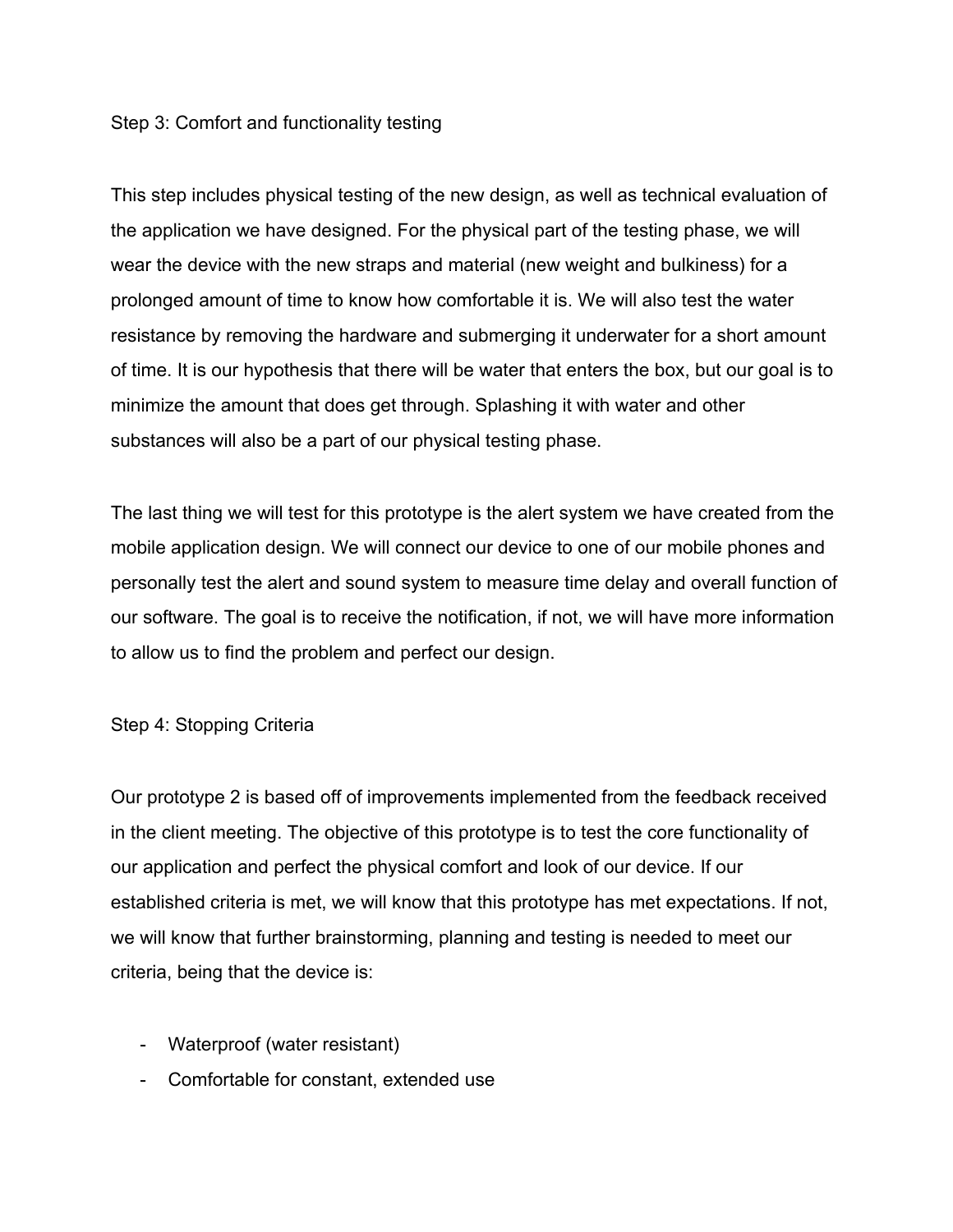- Successfully sending alerts to a mobile device
- Able to fit under a pant leg (and over a boot)
- Spacious enough for a nasal naloxone spray
- Successfully measuring BOL

### **Benchmarking**

From the prototype 1 presentations that happened on march 6th 2020, we noticed an excess amount of designs that were designed for the arm or for the ear and we are the only group that is taking advantage of the heel location to sample the patient's blood oxygen levels.

not many groups utilized an article of clothing to serve as a mount for their respective devices. We concluded that this is probably done in order to save cost on buying and requiring a separate piece from another source. Since we started off with the idea of mounting the device to the body through the use of a compression sock, we thought about designing something like an ankle watch, and tried to cut out the compression sock from the design. However, after several design attempts, we deemed the idea to be too fragile for daily use and that we would be sticking to our compression sock, Velcro straps idea.

Some of the ideas seen utilized the earlobe as the site for blood oxygen level testing, though their design seemed more unique and 'cool" than our team's design, most of their designs rely on the primary housing for the Arduino and Bluetooth to be separate from the BO sensor. We have thought about this idea before during the earlier phases of designing phase and we ruled it out as it often introduced multiple weaknesses to the overall product because it is difficult to attach anything to a person's head.

The budget of most of the other groups seemed to be in the 40-50\$ range while our device is projected to cost around \$30. We reasoned that this was the case because of our extremely cost-efficient mounting method with the Velcro and compression sock design.

Regarding the sensors from the other groups, there was a single group that utilized another type of overdose detection method, where it did not require to be on a location of the body where the light could reflect and be detected by the sensor. After debate amongst the group, we collectively decided that this technology was out of our skill level and that the quality of life